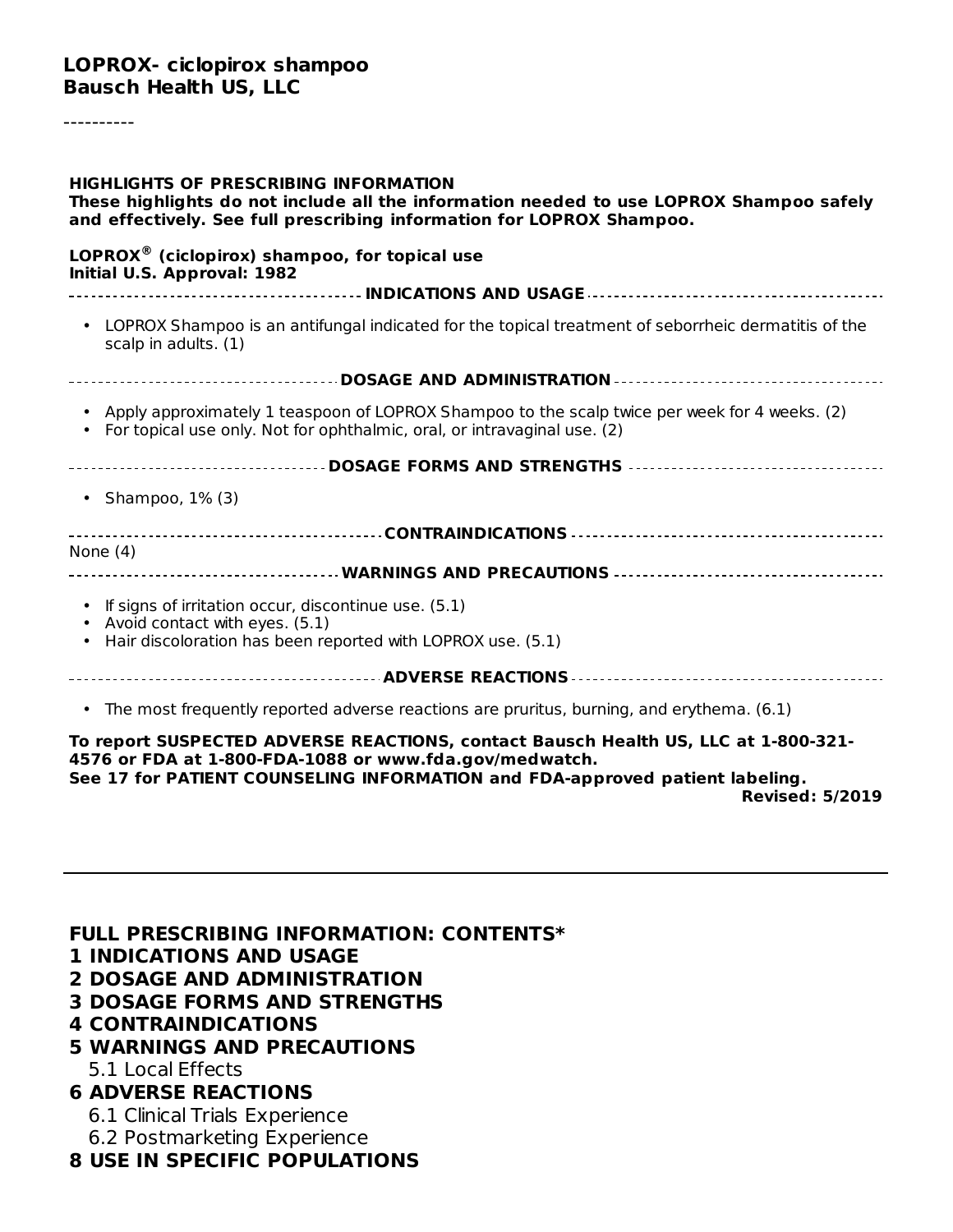- 8.1 Pregnancy
- 8.3 Nursing Mothers
- 8.4 Pediatric Use
- 8.5 Geriatric Use

# **11 DESCRIPTION**

# **12 CLINICAL PHARMACOLOGY**

- 12.1 Mechanism of Action
- 12.2 Pharmacodynamics
- 12.3 Pharmacokinetics
- 12.4 Microbiology

# **13 NONCLINICAL TOXICOLOGY**

13.1 Carcinogenesis, Mutagenesis, Impairment of Fertility

### **14 CLINICAL STUDIES**

# **16 HOW SUPPLIED/STORAGE AND HANDLING**

### **17 PATIENT COUNSELING INFORMATION**

\* Sections or subsections omitted from the full prescribing information are not listed.

# **FULL PRESCRIBING INFORMATION**

# **1 INDICATIONS AND USAGE**

LOPROX $^{\circledR}$  (ciclopirox) Shampoo, 1% is indicated for the topical treatment of seborrheic dermatitis of the scalp in adults.

# **2 DOSAGE AND ADMINISTRATION**

LOPROX Shampoo is not for ophthalmic, oral, or intravaginal use.

Wet hair and apply approximately 1 teaspoon (5 mL) of LOPROX Shampoo to the scalp. Up to 2 teaspoons (10 mL) may be used for long hair. Lather and leave on hair and scalp for 3 minutes. A timer may be used. Avoid contact with eyes. Rinse off. Treatment should be repeated twice per week for 4 weeks, with a minimum of 3 days between applications.

If a patient with seborrheic dermatitis shows no clinical improvement after 4 weeks of treatment with LOPROX Shampoo, the diagnosis should be reviewed.

# **3 DOSAGE FORMS AND STRENGTHS**

LOPROX is a shampoo containing 1% ciclopirox.

Each gram (equivalent to 0.96 mL) of LOPROX Shampoo contains 10 mg ciclopirox in a colorless and translucent shampoo base.

# **4 CONTRAINDICATIONS**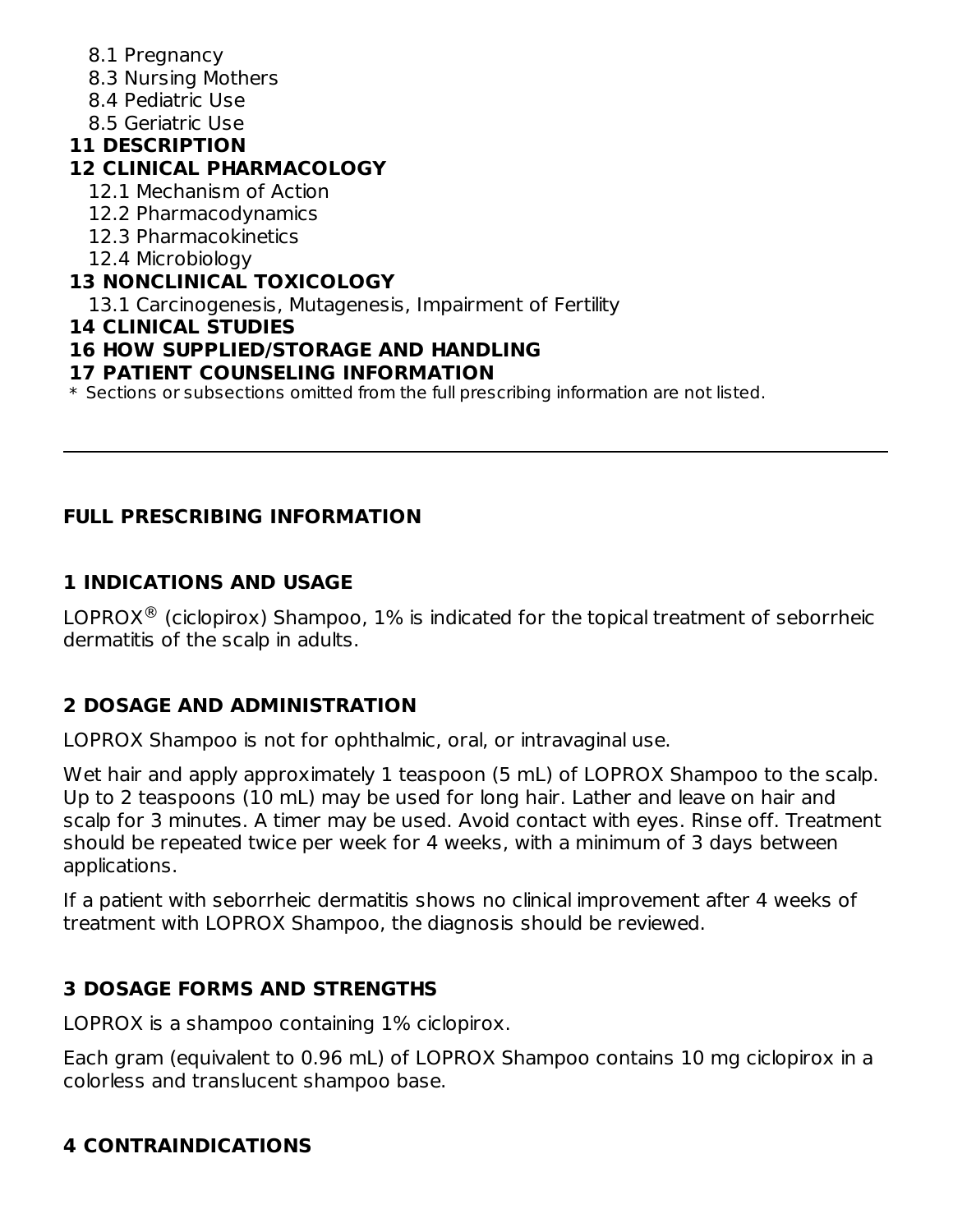None.

### **5 WARNINGS AND PRECAUTIONS**

### **5.1 Local Effects**

If a reaction suggesting sensitivity or irritation occurs with the use of LOPROX Shampoo, treatment should be discontinued and appropriate therapy instituted.

Contact of LOPROX Shampoo with the eyes should be avoided. If contact occurs, rinse thoroughly with water.

In patients with lighter hair color, hair discoloration has been reported.

# **6 ADVERSE REACTIONS**

### **6.1 Clinical Trials Experience**

Because clinical trials are conducted under widely varying conditions, adverse reaction rates observed in the clinical trials of a drug cannot be directly compared to rates in the clinical trials of another drug and may not reflect the rates observed in clinical practice.

In 626 subjects treated with LOPROX Shampoo twice weekly in the two pivotal clinical trials, the most frequent adverse events were increased itching in 1% of subjects, and application site reactions, such as burning, erythema, and itching, also in 1% of subjects.

### **6.2 Postmarketing Experience**

The following adverse reactions have been identified during post-approval use of LOPROX Shampoo: hair discoloration and abnormal hair texture, alopecia, irritation, and rash. Because these events are reported voluntarily from a population of uncertain size, it is not possible to reliably estimate their frequency or establish a causal relationship to drug exposure.

# **8 USE IN SPECIFIC POPULATIONS**

### **8.1 Pregnancy**

### Teratogenic Effects: Pregnancy Category B

There are no adequate or well-controlled studies in pregnant women. Therefore, LOPROX Shampoo should be used during pregnancy only if the potential benefit justifies the potential risk to the fetus.

Oral embryofetal developmental studies were conducted in mice, rats, rabbits, and monkeys. Ciclopirox or ciclopirox olamine was orally administered during the period of organogenesis. No maternal toxicity, embryotoxicity or teratogenicity were noted at the highest doses of 77, 125, 80, and 38.5 mg/kg/day ciclopirox in mice, rats, rabbits, and monkeys, respectively (approximately 13, 42, 54, and 26 times the maximum recommended human dose based on body surface area comparisons, respectively).

Dermal embryofetal developmental studies were conducted in rats and rabbits with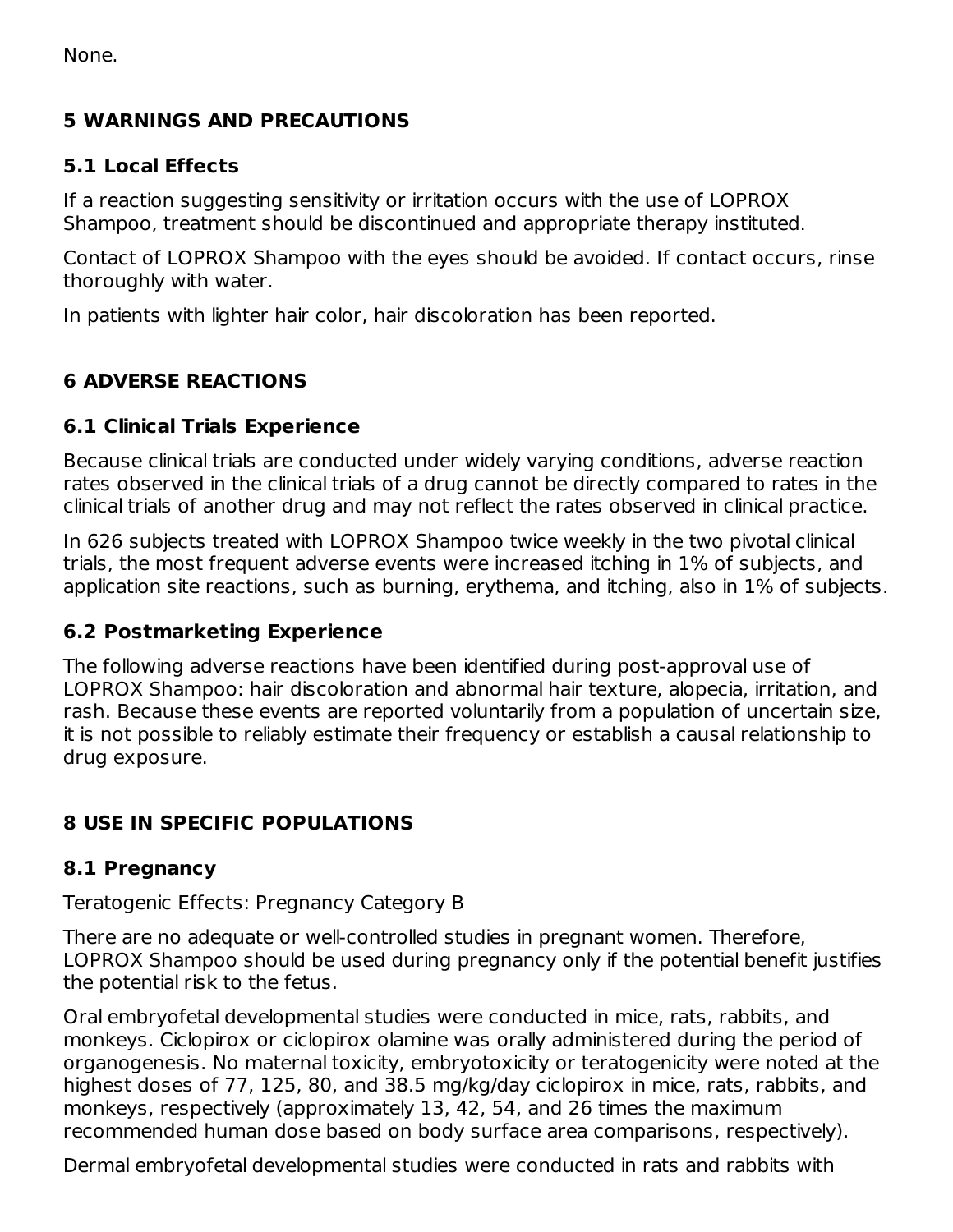ciclopirox olamine dissolved in PEG 400. Ciclopirox olamine was topically administered during the period of organogenesis. No maternal toxicity, embryotoxicity, or teratogenicity were noted at the highest doses of 92 mg/kg/day and 77 mg/kg/day ciclopirox in rats and rabbits, respectively (approximately 31 and 54 times the maximum recommended human dose based on body surface area comparisons, respectively).

### **8.3 Nursing Mothers**

It is not known whether this drug is excreted in human milk. Because many drugs are excreted in human milk, caution should be exercised when LOPROX Shampoo is administered to a nursing woman.

### **8.4 Pediatric Use**

No clinical trials have been conducted in subjects younger than 16 years.

### **8.5 Geriatric Use**

In clinical trials, the safety and tolerability of LOPROX Shampoo in the population 65 years and older was comparable to that of younger subjects. Results of the efficacy analysis in those subjects 65 years and older showed effectiveness in 25 of 85 (29%) subjects treated with LOPROX Shampoo, and in 15 of 61 (25%) subjects treated with the vehicle; due to the small sample size, a statistically significant difference was not demonstrated. Other reported clinical experience has not identified differences in responses between the elderly and younger subjects, but greater sensitivity to adverse effects in some older individuals cannot be ruled out.

# **11 DESCRIPTION**

LOPROX (ciclopirox) Shampoo, 1% contains the synthetic antifungal agent ciclopirox for topical use.

Each gram (equivalent to 0.96 mL) of LOPROX Shampoo contains 10 mg ciclopirox in a shampoo base consisting of disodium laureth sulfosuccinate, laureth-2, purified water, sodium chloride, and sodium laureth sulfate.

LOPROX Shampoo is a colorless, translucent solution. The chemical name for ciclopirox is 6-cyclohexyl-1-hydroxy-4-methyl-2(1H)-pyridone, with the empirical formula  $\rm{C_{12}H_{17}NO_2}$  and a molecular weight of 207.27. The CAS Registry Number is [29342-05-0]. The chemical structure is:



# **12 CLINICAL PHARMACOLOGY**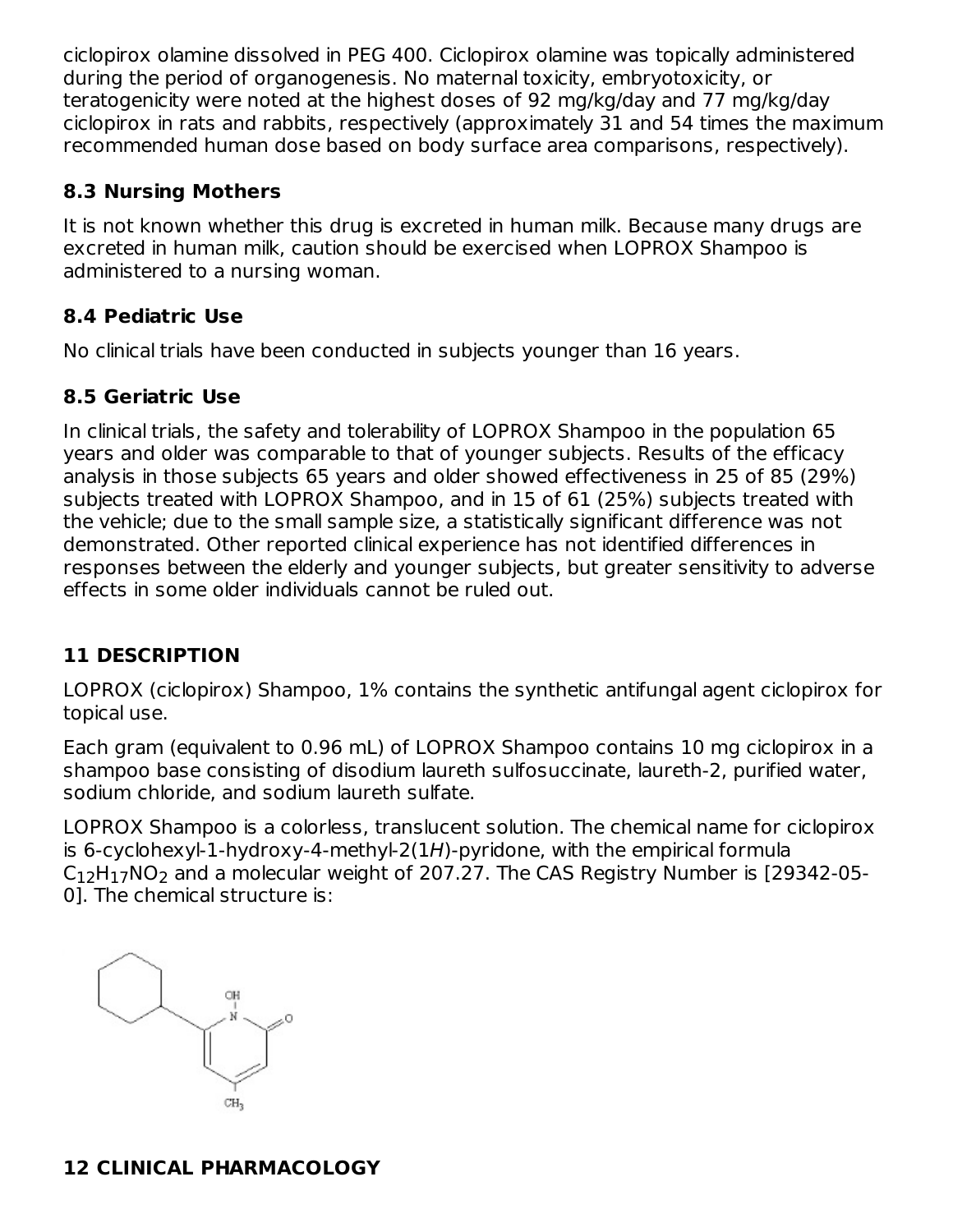# **12.1 Mechanism of Action**

Ciclopirox is a hydroxypyridone antifungal agent although the relevance of this property for the indication of seborrheic dermatitis is not known. Ciclopirox acts by chelation of polyvalent cations (Fe<sup>3+</sup> or Al<sup>3+</sup>), resulting in the inhibition of the metal-dependent enzymes that are responsible for the degradation of peroxides within the fungal cell.

# **12.2 Pharmacodynamics**

The pharmacodynamics of LOPROX Shampoo are unknown.

# **12.3 Pharmacokinetics**

In a study in patients with seborrheic dermatitis of the scalp, application of 5 mL ciclopirox shampoo, 1% twice weekly for 4 weeks, with an exposure time of 3 minutes per application, resulted in detectable serum concentrations of ciclopirox in 6 out of 18 patients. The serum concentrations measured throughout the dosing interval on Days 1 and 29 ranged from 10.3 ng/mL to 13.2 ng/mL. Total urinary excretion of ciclopirox was less than 0.5% of the administered dose.

# **12.4 Microbiology**

Ciclopirox is fungicidal in vitro against Malassezia furfur (Pityrosporum spp.), P. ovale, and P. orbiculare.

The clinical significance of antifungal activity in the treatment of seborrheic dermatitis is not known.

# **13 NONCLINICAL TOXICOLOGY**

# **13.1 Carcinogenesis, Mutagenesis, Impairment of Fertility**

A 104-week dermal carcinogenicity study in mice was conducted with ciclopirox cream applied at doses up to  $1.93\%$  (100 mg/kg/day or 300 mg/m<sup>2</sup>/day). No increase in drugrelated neoplasms was noted when compared to control.

The following in vitro genotoxicity tests have been conducted with ciclopirox: evaluation of gene mutation in the Ames Salmonella and E. coli assays (negative); chromosome aberration assays in V79 Chinese hamster lung fibroblast cells, with and without metabolic activation (positive); chromosome aberration assays in V79 Chinese hamster lung fibroblast cells in the presence of supplemental  $Fe^{3+}$ , with and without metabolic activation (negative); gene mutation assays in the HGPRT-test with V79 Chinese hamster lung fibroblast cells (negative); and a primary DNA damage assay (i.e., unscheduled DNA synthesis assay in A549 human cells) (negative). An in vitro cell transformation assay in BALB/c 3T3 cells was negative for cell transformation. In an in vivo Chinese hamster bone marrow cytogenetic assay, ciclopirox was negative for chromosome aberrations at a dosage of 5,000 mg/kg body weight.

A combined oral fertility and embryofetal developmental study was conducted in rats with ciclopirox olamine. No effect on fertility or reproductive performance was noted at the highest dose tested of 3.85 mg/kg/day ciclopirox (approximately 1.3 times the maximum recommended human dose based on body surface area comparisons).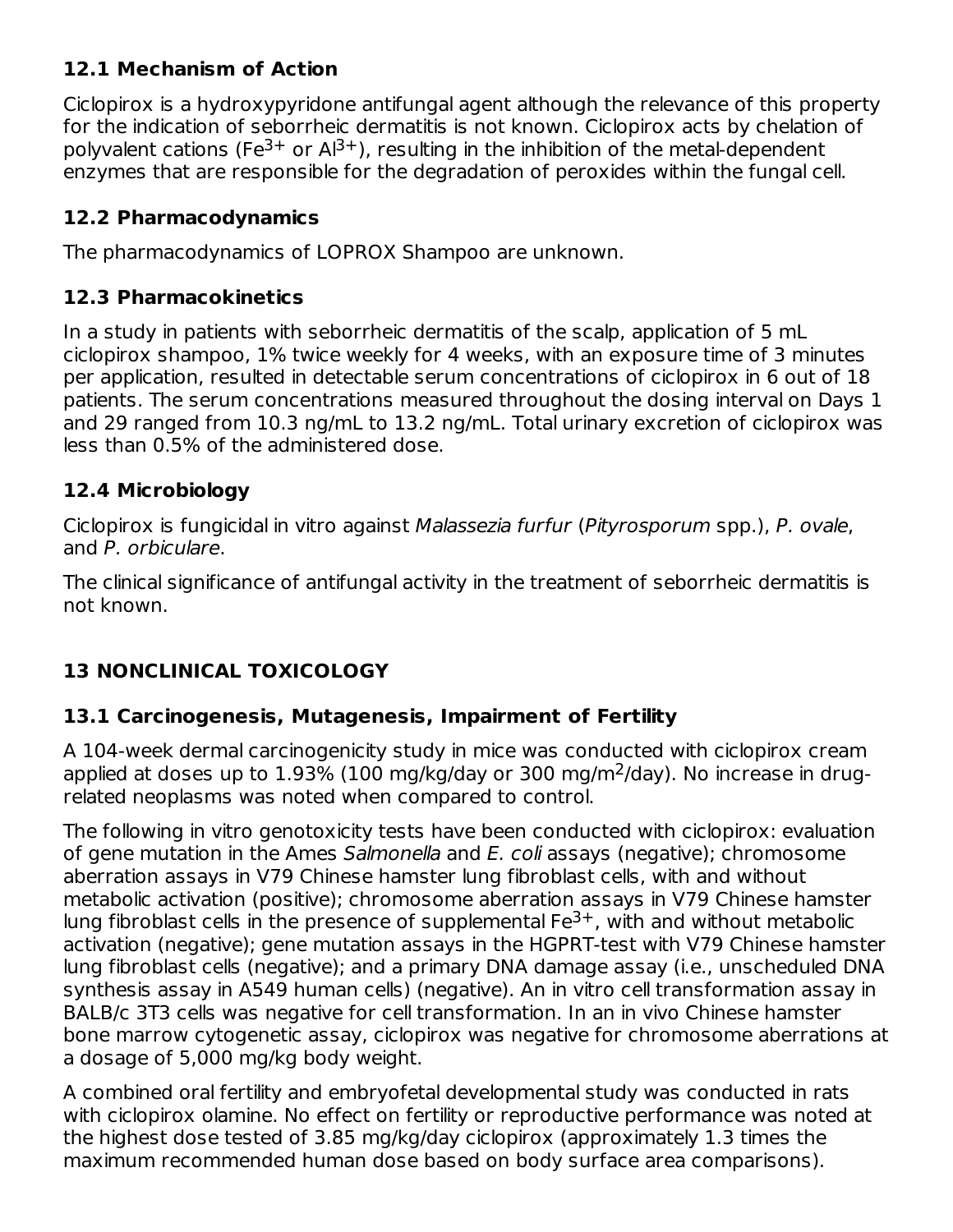# **14 CLINICAL STUDIES**

In two randomized, double-blind clinical trials, subjects 16 years and older with seborrheic dermatitis of the scalp applied LOPROX Shampoo or its vehicle twice weekly for 4 weeks. Subjects who were immunocompromised, those with psoriasis or atopic dermatitis, women of childbearing potential not using adequate contraception, and pregnant or lactating women were excluded from the clinical trials. An evaluation of the overall status of the seborrheic dermatitis, the presence and severity of erythema or inflammation, and scaling was made at Week 4, using a scale of  $0=$ none,  $1=$ slight, 2=mild, 3=moderate, 4=pronounced, and 5=severe. Effective treatment was defined as achieving a score of 0 (or a score of 1 if the baseline score was  $\geq$ 3) simultaneously for status of the seborrheic dermatitis, erythema or inflammation, and scaling at Week 4. Ciclopirox shampoo was shown to be statistically significantly more effective than vehicle in both trials. Efficacy results for the two trials are presented in Table 1 below.

#### **Table 1. Effective Treatment Rates at Week 4 in Trials 1 and 2**

|         | <b>Ciclopirox</b><br><b>Shampoo</b> | <b>Vehicle</b> |
|---------|-------------------------------------|----------------|
| Study 1 | 220/380 (58%)                       | 60/192 (31%)   |
| Study 2 | 65/250 (26%)                        | 32/249 (13%)   |

Efficacy for African American subjects was not demonstrated, although only 53 African American subjects were enrolled in the two pivotal trials.

# **16 HOW SUPPLIED/STORAGE AND HANDLING**

LOPROX (ciclopirox) Shampoo, 1% is colorless and translucent, and supplied in 120 mL plastic bottles (NDC 99207-010-10).

Discard unused product after initial treatment duration.

Store between 15° to 30°C (59° to 86°F).

# **Keep out of reach of children.**

# **17 PATIENT COUNSELING INFORMATION**

Advise the patient to read the FDA-approved patient labeling (Patient Information).

The patient should be instructed to:

- Use LOPROX Shampoo as directed by the physician. Avoid contact with the eyes. If contact occurs, rinse thoroughly with water. LOPROX Shampoo is for external use on the scalp only. Do not swallow.
- Use LOPROX Shampoo for seborrheic dermatitis for the full treatment time even though symptoms may have improved. Notify the physician if there is no improvement after 4 weeks.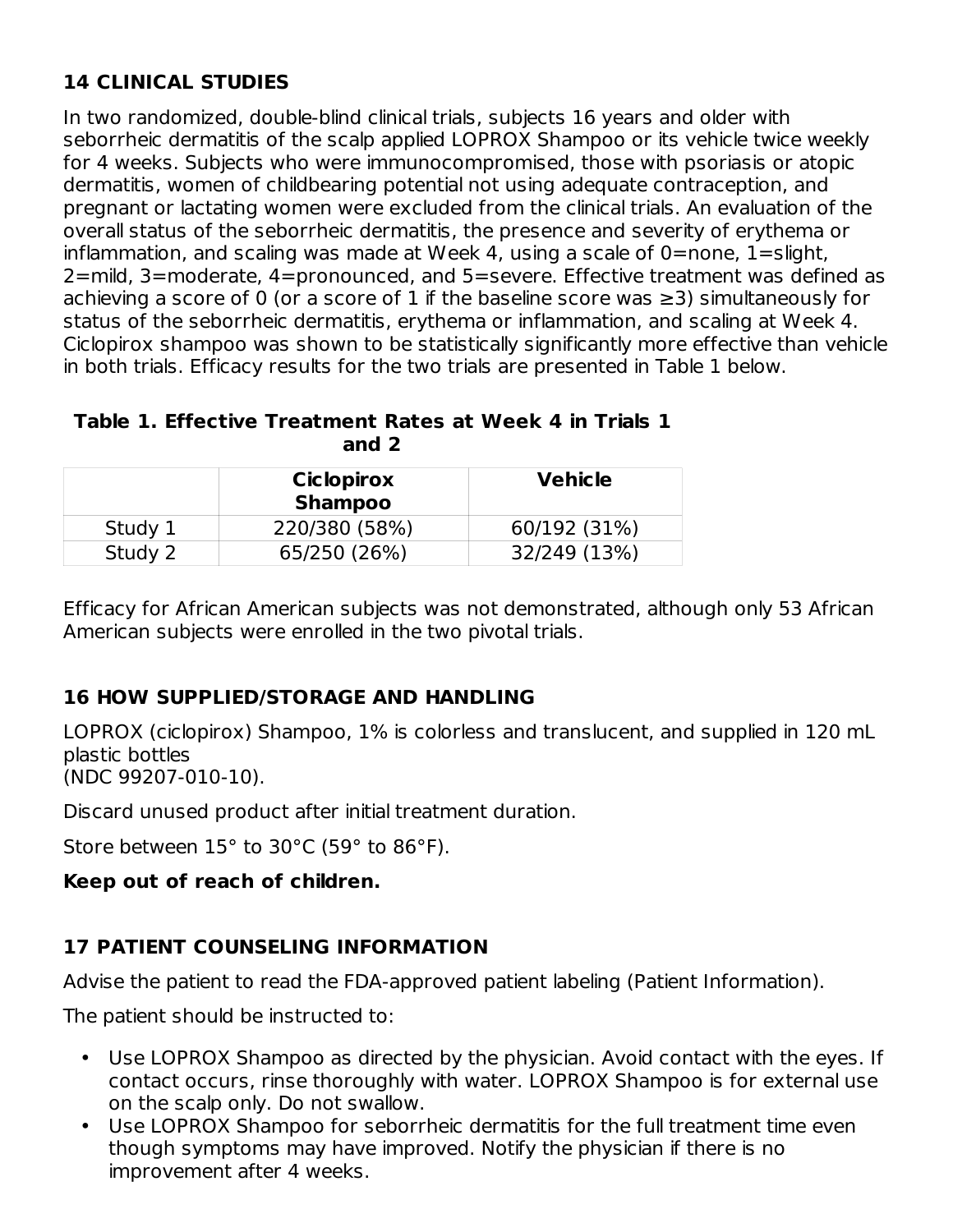• Inform the physician if the area of application shows signs of increased irritation (redness, itching, burning, blistering, swelling, or oozing).

### **Manufactured for:**

Bausch Health US, LLC Bridgewater, NJ 08807 USA

### **Manufactured by:**

Bausch Health Companies Inc. Laval, Quebec H7L 4A8, Canada

LOPROX is a trademark of Bausch Health Companies Inc. or its affiliates.

© 2019 Bausch Health Companies Inc. or its affiliates

9505303

**Patient Information LOPROX (loh-proks) ® (ciclopirox) Shampoo**

**Important:** For use on the scalp only. Do not get LOPROX Shampoo in your eyes, mouth, or vagina.

### **What is LOPROX Shampoo?**

LOPROX Shampoo is a prescription medicine used on the scalp to treat adults with a skin condition called seborrheic dermatitis.

It is not known if LOPROX Shampoo is safe and effective in children under 16 years of age.

# **What should I tell my doctor before using LOPROX Shampoo?**

# **Before using LOPROX Shampoo, tell your doctor if you:**

- have any other medical conditions.
- are pregnant or plan to become pregnant. It is not known if LOPROX Shampoo will harm your unborn baby.
- are breastfeeding or plan to breastfeed. It is not known if LOPROX Shampoo passes into your breast milk.
- are taking prescription and nonprescription medicines, vitamins, and herbal supplements.

Know the medicines you take. Keep a list of them to show your doctor and pharmacist when you get a new medicine.

### **How should I use LOPROX Shampoo?**

- Use LOPROX Shampoo exactly as your doctor tells you to use it.
- Wash your hair using LOPROX Shampoo 2 times each week for 4 weeks. There should be at least 3 days between each time you use LOPROX Shampoo.
- Use LOPROX Shampoo for 4 weeks even if your skin condition improves.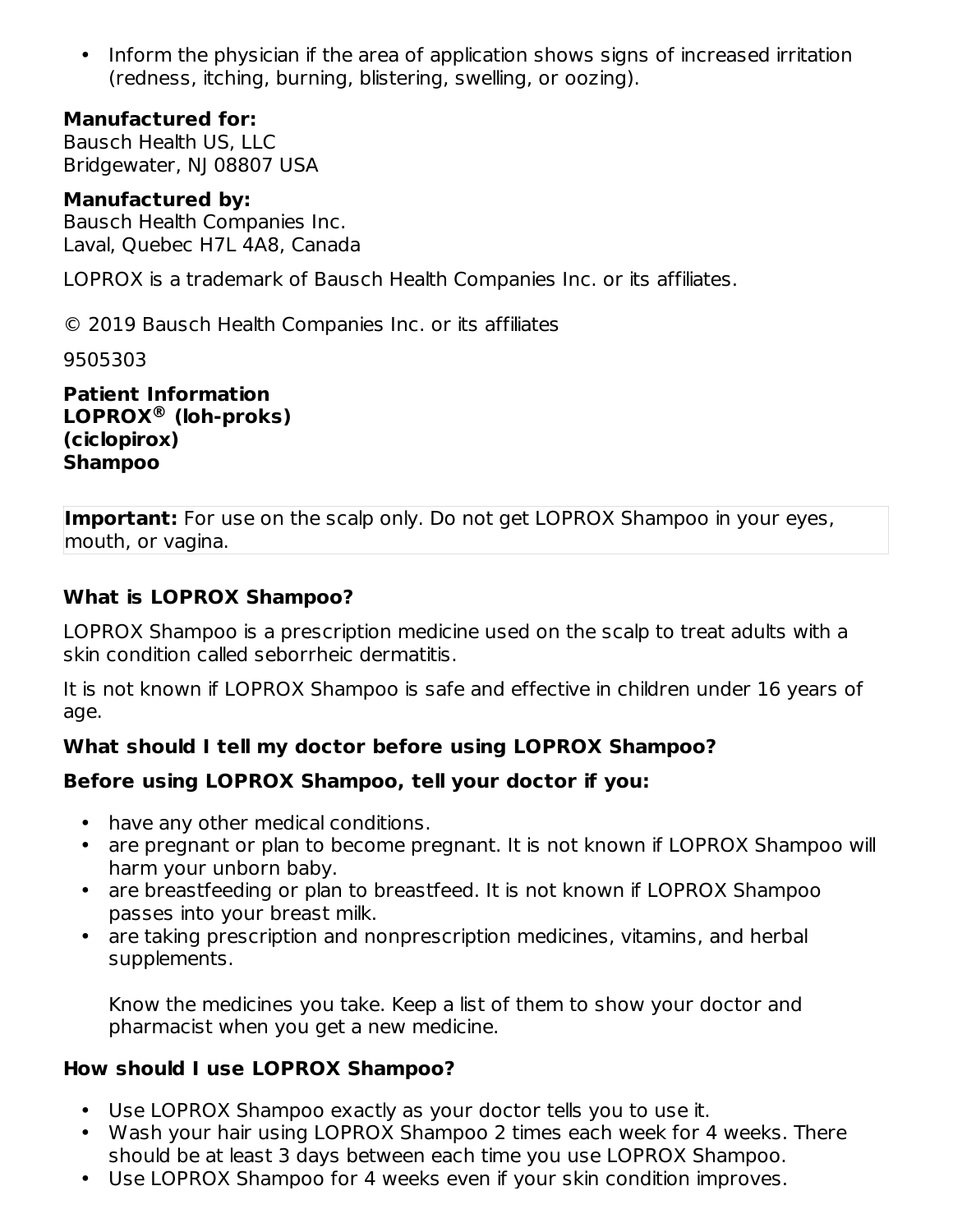- Tell your doctor if your scalp condition is not getting better after you have used Use LOPROX Shampoo for 4 weeks even if your skin condition improves. LOPROX Shampoo for 4 weeks.
- Do not swallow LOPROX Shampoo.
- Avoid getting LOPROX Shampoo in your eyes. If LOPROX Shampoo gets into your eyes, rinse them well with water.

### **How should I apply LOPROX Shampoo?**

- Wet your hair and apply approximately 1 teaspoon of LOPROX Shampoo to your scalp. You may use up to 2 teaspoons of LOPROX Shampoo if you have long hair. Lather and leave LOPROX Shampoo on your hair and scalp for 3 minutes. You may use a timer.
- After 3 minutes have passed, rinse your hair and scalp.

### **What are the possible side effects of LOPROX Shampoo?**

**The most common side effects of LOPROX Shampoo include:** itching, burning, and redness of the scalp. Tell your doctor if you get any of these symptoms and they become worse or do not go away, or if you get blistering, swelling, or oozing in your scalp.

These are not all the possible side effects of LOPROX Shampoo. For more information, ask your doctor.

Call your doctor for medical advice about side effects. You may report side effects to FDA at 1-800-FDA-1088.

### **How should I store LOPROX Shampoo?**

- Store LOPROX Shampoo at room temperature, between 59° to 86°F (15° to 30°C).
- Safely throw away any unused LOPROX Shampoo after you finish your treatment.

### **Keep LOPROX Shampoo and all medicines out of reach of children.**

### **General information about LOPROX Shampoo**

Medicines are sometimes prescribed for purposes other than those listed in a Patient Information leaflet. Do not use LOPROX Shampoo for a condition for which it was not prescribed. Do not give LOPROX Shampoo to other people, even if they have the same symptoms you have. It may harm them.

You can ask your pharmacist or doctor for information about LOPROX Shampoo that is written for health professionals.

For more information about LOPROX Shampoo, call 1-800-321-4576.

### **What are the ingredients in LOPROX Shampoo?**

### **Active ingredient:** ciclopirox

**Inactive ingredients:** disodium laureth sulfosuccinate, laureth-2, purified water, sodium chloride, and sodium laureth sulfate.

This Patient Information has been approved by the U.S. Food and Drug Administration.

**Manufactured for:** Bausch Health US, LLC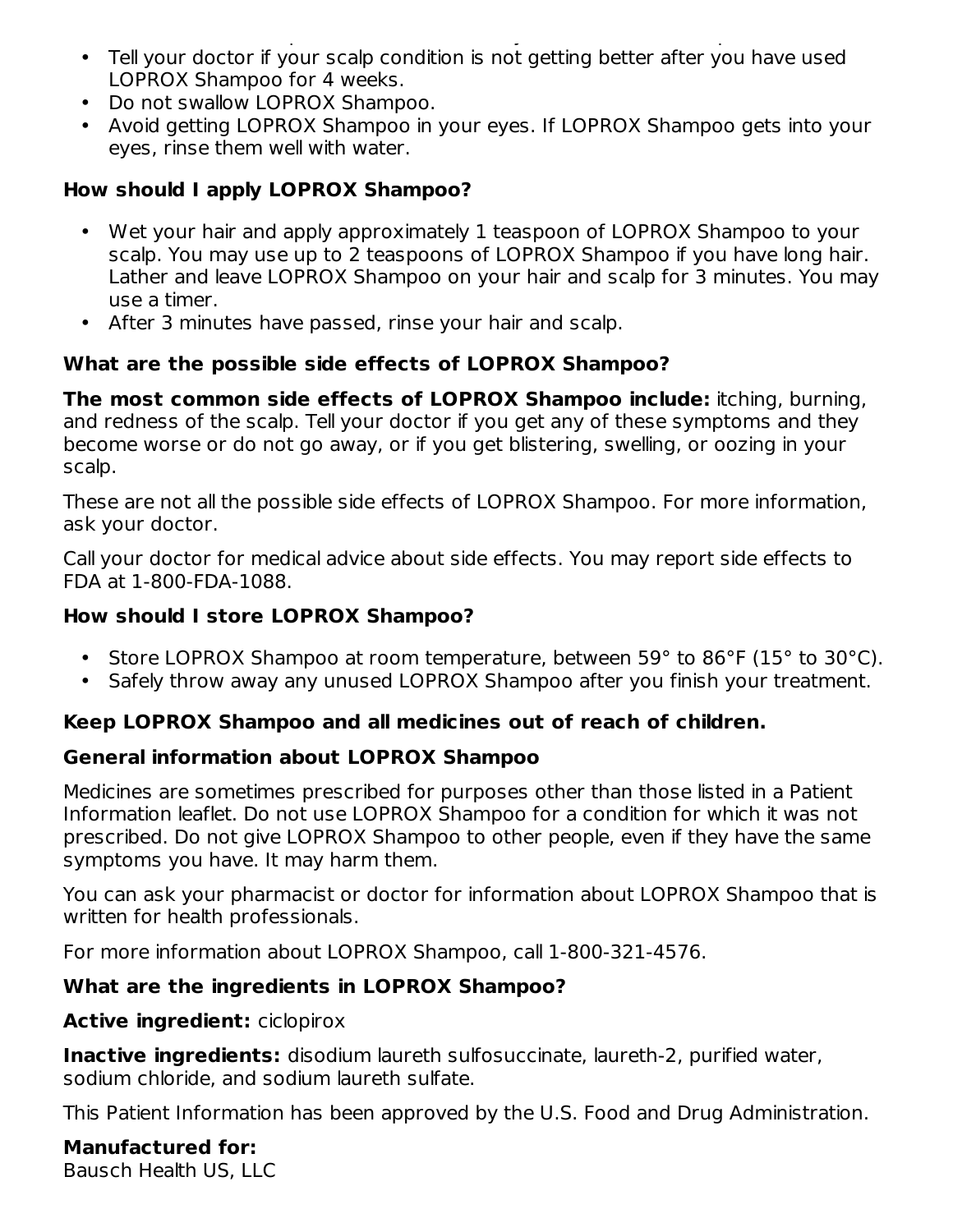Bridgewater, NJ 08807 USA

#### **Manufactured by:**

Bausch Health Companies Inc. Laval, Quebec H7L 4A8, Canada

LOPROX is a trademark of Bausch Health Companies Inc. or its affiliates.

© 2019 Bausch Health Companies Inc. or its affiliates

9505303

Rev. 05/2019

### **PRINCIPAL DISPLAY PANEL - 120 mL Bottle Carton**

**NDC** 99207-010-10

**Rx only**

**LOPROX** ®**SHAMPOO** (ciclopirox) 1%

#### **FOR TOPICAL USE ONLY NOT FOR OPHTHALMIC, ORAL OR INTRAVAGINAL USE KEEP OUT OF REACH OF CHILDREN**

**120 mL**

**Ortho** Dermatologics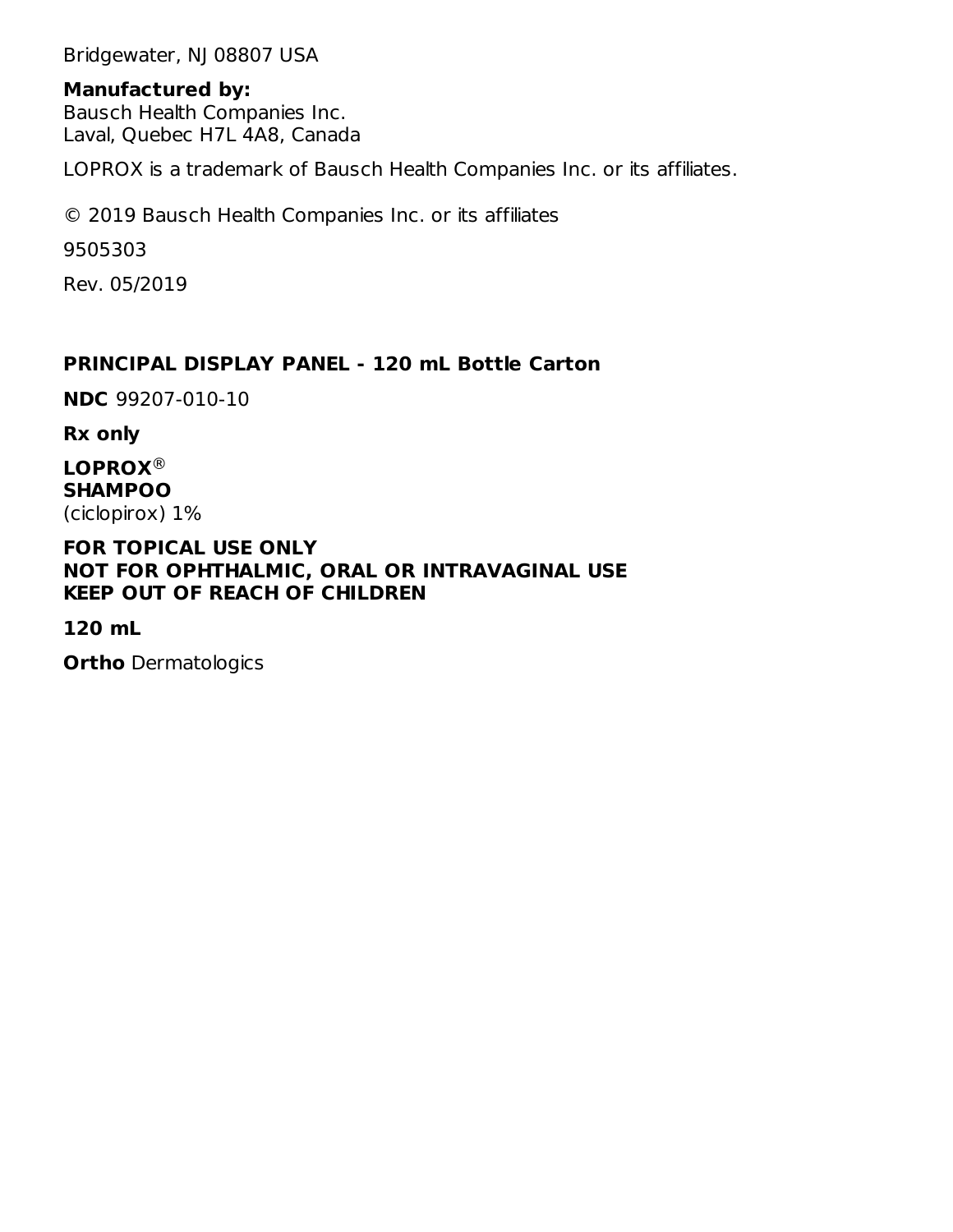

| <b>LOPROX</b>                          |                                                                              |                          |                 |  |
|----------------------------------------|------------------------------------------------------------------------------|--------------------------|-----------------|--|
| ciclopirox shampoo                     |                                                                              |                          |                 |  |
|                                        |                                                                              |                          |                 |  |
| <b>Product Information</b>             |                                                                              |                          |                 |  |
| <b>Product Type</b>                    | <b>HUMAN PRESCRIPTION DRUG</b><br>NDC:99207-010<br><b>Item Code (Source)</b> |                          |                 |  |
| <b>Route of Administration</b>         | <b>TOPICAL</b>                                                               |                          |                 |  |
|                                        |                                                                              |                          |                 |  |
|                                        |                                                                              |                          |                 |  |
| <b>Active Ingredient/Active Moiety</b> |                                                                              |                          |                 |  |
| <b>Ingredient Name</b>                 |                                                                              | <b>Basis of Strength</b> | <b>Strength</b> |  |
|                                        |                                                                              |                          |                 |  |